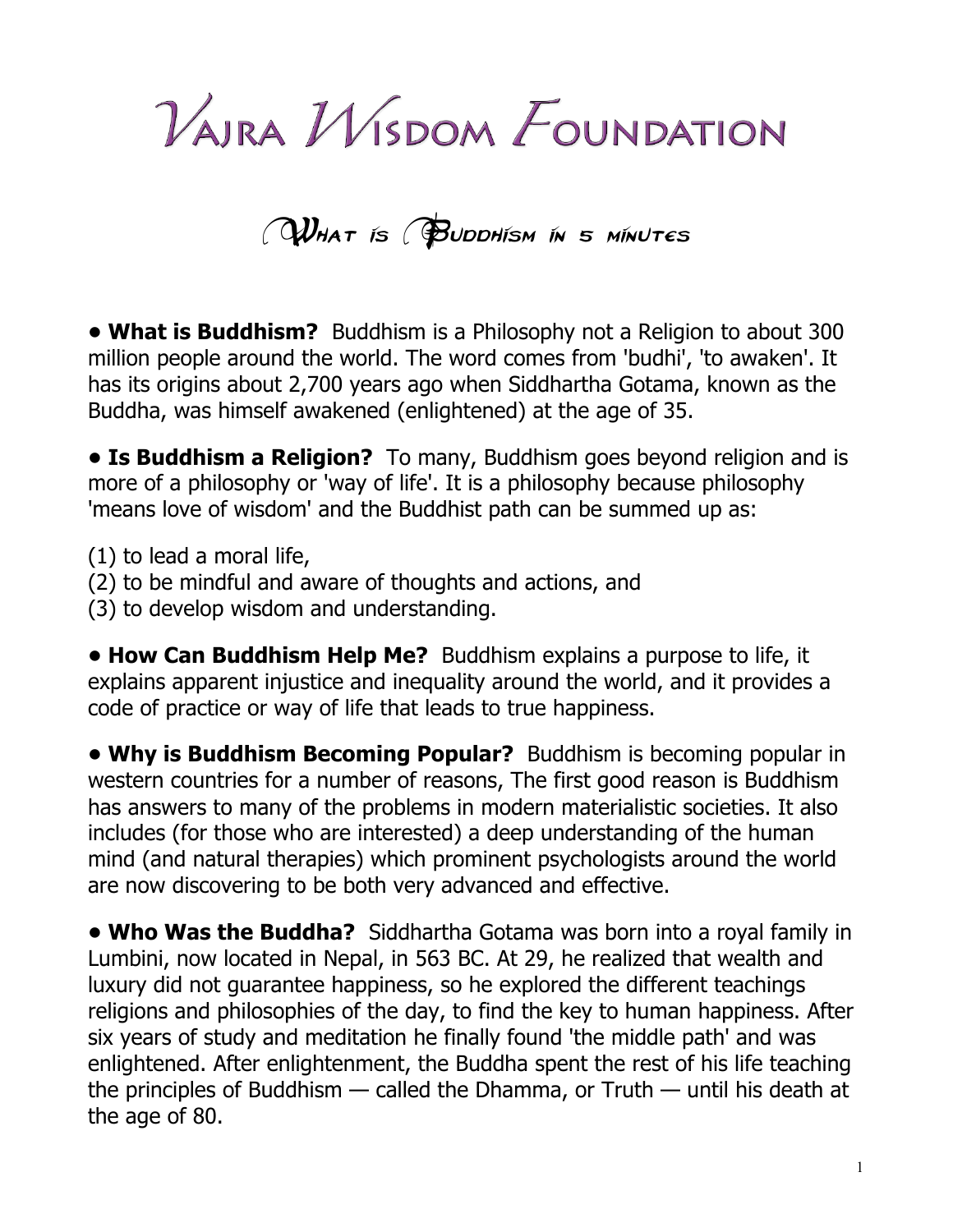**• Was the Buddha a God?** He was not, nor did he claim to be. He was a man who taught a path to enlightenment from his own experience.

**• Do Buddhists Worship Idols?** Buddhists sometimes pay respect to images of the Buddha, not in worship, nor to ask for favours. A statue of the Buddha with hands rested gently in its lap and a compassionate smile reminds us to strive to develop peace and love within ourselves. Bowing to the statue is an expression of gratitude for the teaching.

**• Why are so Many Buddhist Countries Poor?** One of the Buddhist teachings is that wealth does not guarantee happiness and also wealth is impermanent. The people of every country suffer whether rich or poor, but those who understand Buddhist teachings can find true happiness. Not to mention you can not take it with you.

**• Are There Different Types of Buddhism?** There are many different types of Buddhism, because the emphasis changes from country to country due to customs and culture. What does not vary is the essence of the teaching — the Dhamma or truth.

**• Are Other Religions Wrong?** Buddhism is also a belief system and a philosophy not a religion which is tolerant of all other beliefs or religions. Buddhism agrees with the moral teachings of other religions but Buddhism goes further by providing a long term purpose within our existence, through wisdom and true understanding. Real Buddhism is very tolerant and not concerned with labels like 'Christian', 'Moslem', 'Hindu' or 'Buddhist'; that is why there have never been any wars fought in the name of Buddhism. That is why Buddhists do not preach and try to convert, only explain if an explanation is sought.

**• Is Buddhism Scientific?** Science is knowledge which can be made into a system, which depends upon seeing and testing facts and stating general natural laws. The core of Buddhism fit into this definition, because the Four Noble truths (see below) can be tested and proven by anyone in fact the Buddha himself asked his followers to test the teaching rather than accept his word as true. Buddhism depends more on understanding than faith.

**• What did the Buddha Teach?** The Buddha taught many things, but the basic concepts in Buddhism can be summed up by the Four Noble Truths and the Noble Eightfold Path.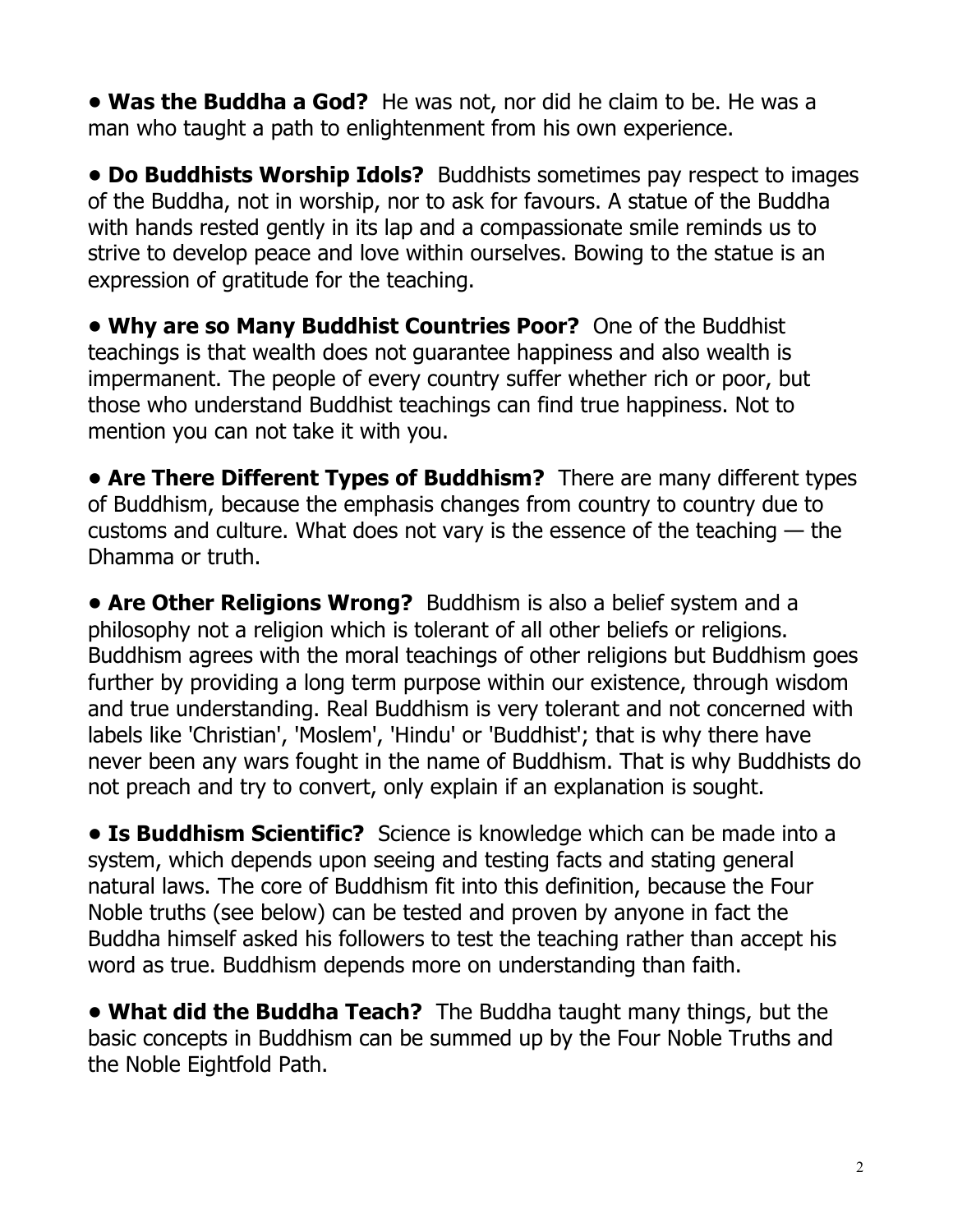**• What is the First Noble Truth?** The first truth is that life is suffering i.e., life includes pain, getting old, disease, and ultimately death. We also endure psychological suffering like loneliness frustration, fear, embarrassment, disappointment and anger. This is an irrefutable fact that cannot be denied. It is realistic rather than pessimistic because pessimism is expecting things to be bad. instead, Buddhism explains how suffering can be avoided and how we can be truly happy.

**• What is the Second Noble Truth?** The second truth is that suffering is caused by craving and aversion. We will suffer if we expect other people to conform to our expectation, if we want others to like us, if we do not get something we want, etc. In other words, getting what you want does not guarantee happiness. Rather than constantly struggling to get what you want, try to modify your wanting. Wanting deprives us of contentment and happiness. A lifetime of wanting and craving and especially the craving to continue to exist, creates a powerful energy which causes the individual to be born. So craving leads to physical suffering because it causes us to be reborn.

**• What is the Third Noble Truth?** The third truth is that suffering can be overcome and happiness can be attained; that true happiness and contentment are possible. lf we give up useless craving and learn to live each day at a time (not dwelling in the past or the imagined future) then we can become happy and free. We then have more time and energy to help others. This is Nirvana.

**• What is the Fourth Noble Truth?** The fourth truth is that the Noble 8-fold Path is the path which leads to the end of suffering.

**• What is the Noble 8-Fold Path?** In summary, the Noble 8-fold Path is being moral (through what we say, do and our livelihood), focussing the mind on being fully aware of our thoughts and actions, and developing wisdom by understanding the Four Noble Truths and by developing compassion for others.

**• What are the 5 Precepts?** The moral code within Buddhism is the precepts, of which the main five are: not to take the life of anything living, not to take anything not freely given, to abstain from sexual misconduct and sensual overindulgence, to refrain from untrue speech, and to avoid intoxication, that is, losing mindfulness.